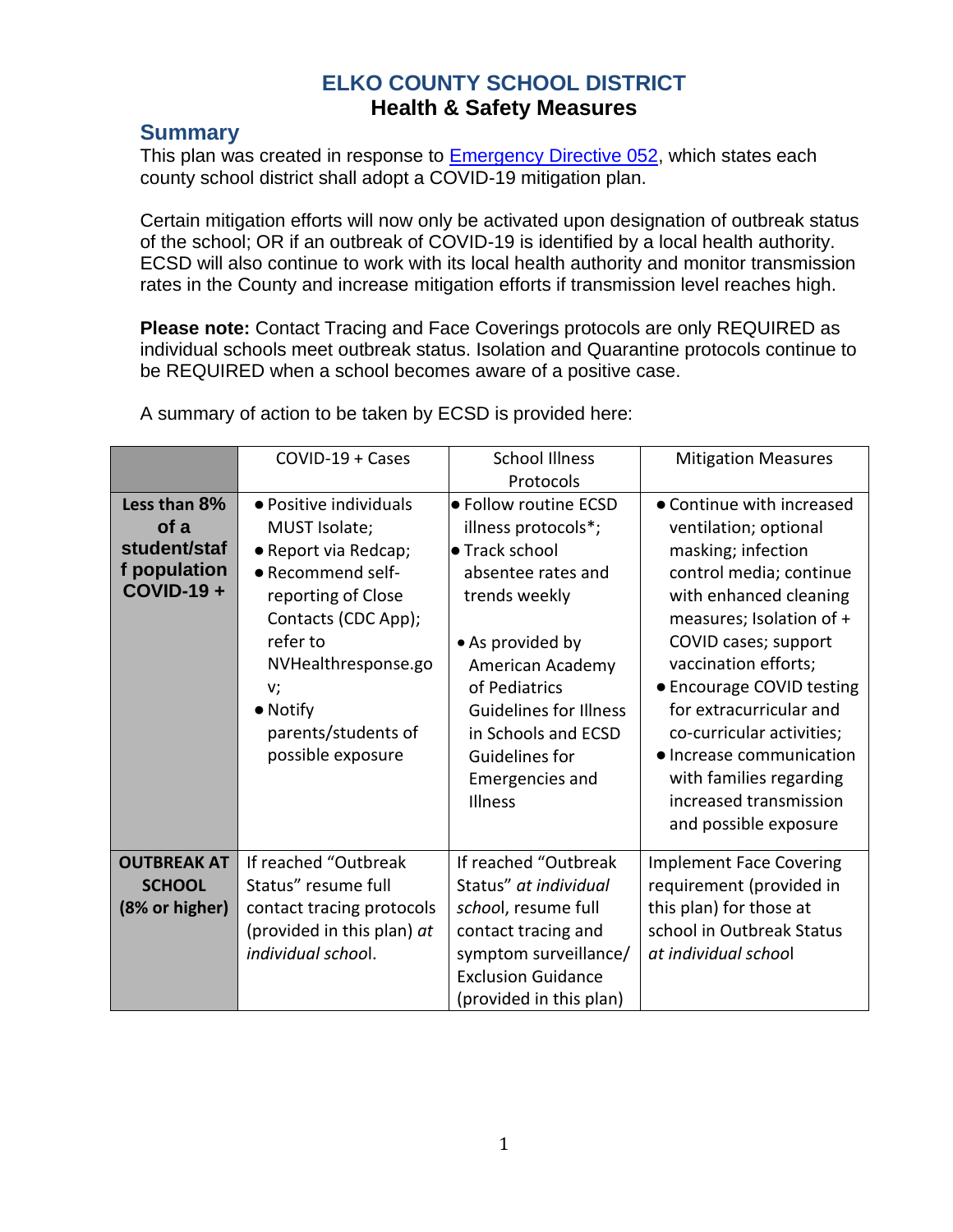# **Identifying and Mitigating a School-Wide Outbreak of COVID-19**

### **Outbreak Definition**

8% of a student/staff population of a school testing positive for COVID-19 within 14 days of each other, who were not identified as close contacts of each other in another setting (i.e. household) outside of the school setting, AND are epidemiologically linked in the school setting or a school sanctioned activity.

### **Tracking and reporting positive cases and outbreaks**

- Any student or staff who tests positive will be provided with information to contact their own close contacts, to access local resources, and to get additional help if needed (see document: *I Tested Positive! Now What?*)
- School Health Staff will document positive cases and report to DHHS through Redcap and will communicate to local contact tracing and monitor cases through established processes
- Site administration will notify parents/students of a possible exposure through a mass communication. Staff will decide who receives a message based on if the positives came from a core group (an athletic team, or other co-curricular or extracurricular activities, an isolated classroom, etc.)
- The Superintendent will be notified by the School Nurse Coordinator each week regarding the number of new and active cases at each school. Notification will also be made regarding any school approaching outbreak status.
- Any school placed on outbreak status will return to full face covering mandate (Pre-K exception) and COVID-19 mitigation strategies will be reviewed by the school site administration.
- Department of Health and Human Services will be notified of any outbreak declarations and closures by ECSD.
- The district will monitor the case counts of the rolling 14-day window to ensure that the positive case count falls below 8% for at least 14 days and will then close the outbreak.

## **Face Coverings**

Face Coverings are no longer required in schools or school transportation. Face coverings are required for adults and children in schools that are declared in outbreak status by ECSD and for students who are returning from a 5-day quarantine as directed by DHHS and the CDC (see the "Correct use for Masks" graphic below). Use of face coverings is highly encouraged for students in Grades K-12 and adults while inside District Schools and Buildings in order to help slow the spread of COVID-19.

Children





Find a mask that is made for children to help ensure proper fit

Check to be sure the mask fits snugly over the nose and mouth and under the chin and that there are no gaps around the sides

Do NOT put a mask on children younger than 2 years old

*Graphic from CDC "Your Guides to Masks"*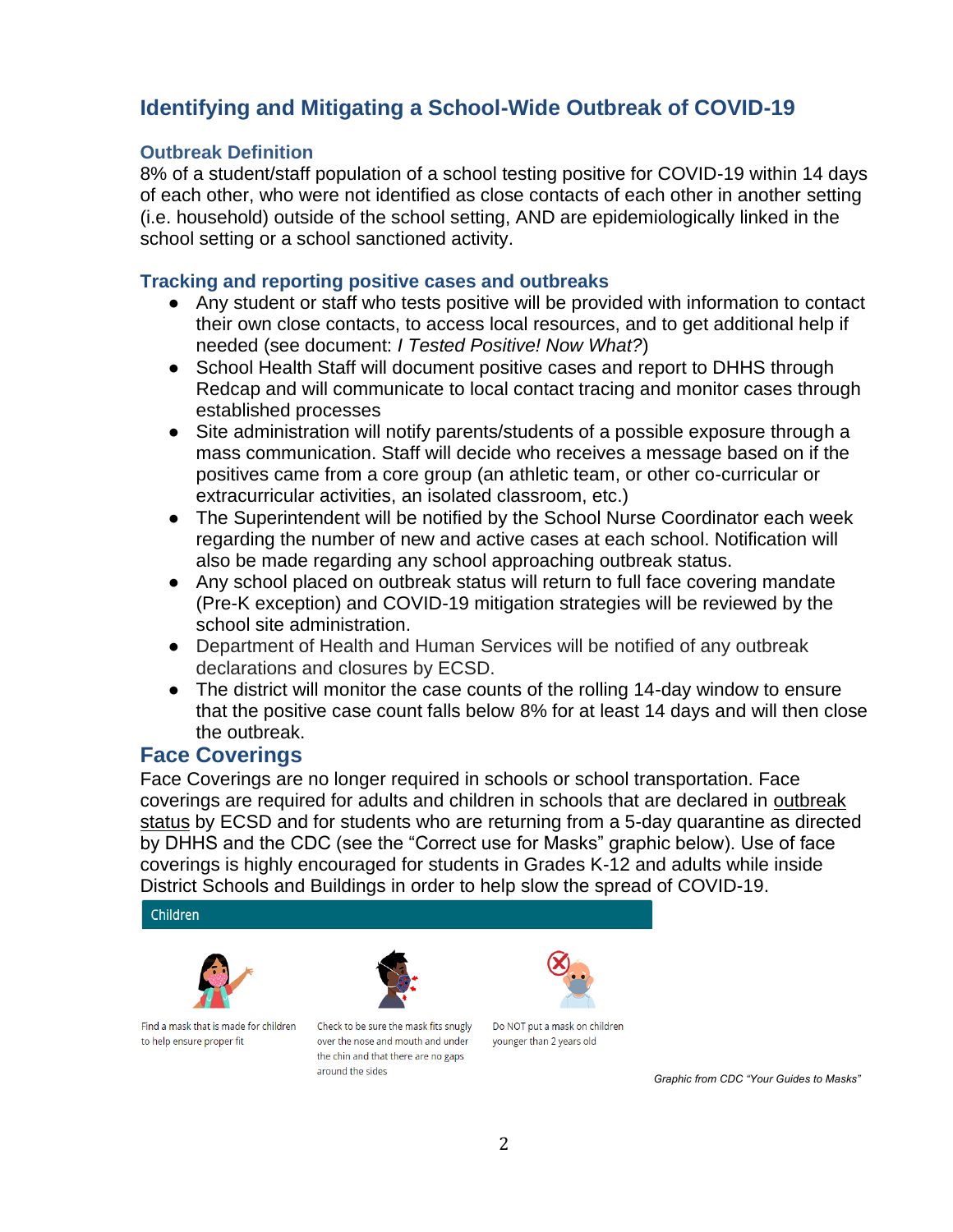Students always have the option to wear face coverings inside District buildings if they elect to do so. All students exercising their options will be fully supported in their decision by District staff.

## **Health and Wellness of Students and Staff**

The most effective way to reduce the spread of COVID-19 is to avoid being exposed to the virus.

# **Self-Screening, Staying Home When Sick, Isolation & Getting Tested**

ECSD encourages parents to keep their child(ren) home if they show signs or symptoms of any one of the symptoms listed below. Staff are encouraged to do the same.

- Fever greater than 100.4 degrees Fahrenheit
- Chills
- Difficulty breathing
- New cough
- New loss of taste or smell
- Fatigue
- Body and/or muscle aches
- Headache
- Sore throat
- Congestion or runny nose
- Nausea
- Vomiting
- Diarrhea

### **Isolation (applies ONLY to those tested positive for COVID-19)**

Any individual who tests positive for COVID-19, regardless of whether they are symptomatic and regardless of whether they are vaccinated or boosted:

- Must isolate at home for a minimum of 5 days.
- May return to work/school on day 6 if the individual is asymptomatic or symptoms are resolving (an Individual's symptoms are improving and the individual is fever free for 24 hours) followed by 5 days of wearing a well-fitted mask. **CDC states that if students or staff are unable or unwilling to wear a mask when around others after day 5, they should continue to isolate for a full 10 days.**
- If you continue to have fever or your other symptoms have not improved after 5 days of isolation, you should wait to end your isolation until you are fever-free for 24 hours without the use of fever-reducing medication and your other symptoms have improved followed by 5 days of wearing a well-fitted mask.

**The Nevada COVID Call Center** is now able to support the needs of residents related to testing and therapeutic services, as well as vaccine schedules. This number is 1 (800) 401-0946 and is open between 7:00 AM to 8:00 PM, seven days a week. All services are free to the residents. The newest services the state is offering include free therapy for pre-exposure prophylaxis for those residents who qualify, as well as medication for those individuals who test positive for COVID and may be at risk for severe disease. It is extremely important that residents call to get a telehealth visit as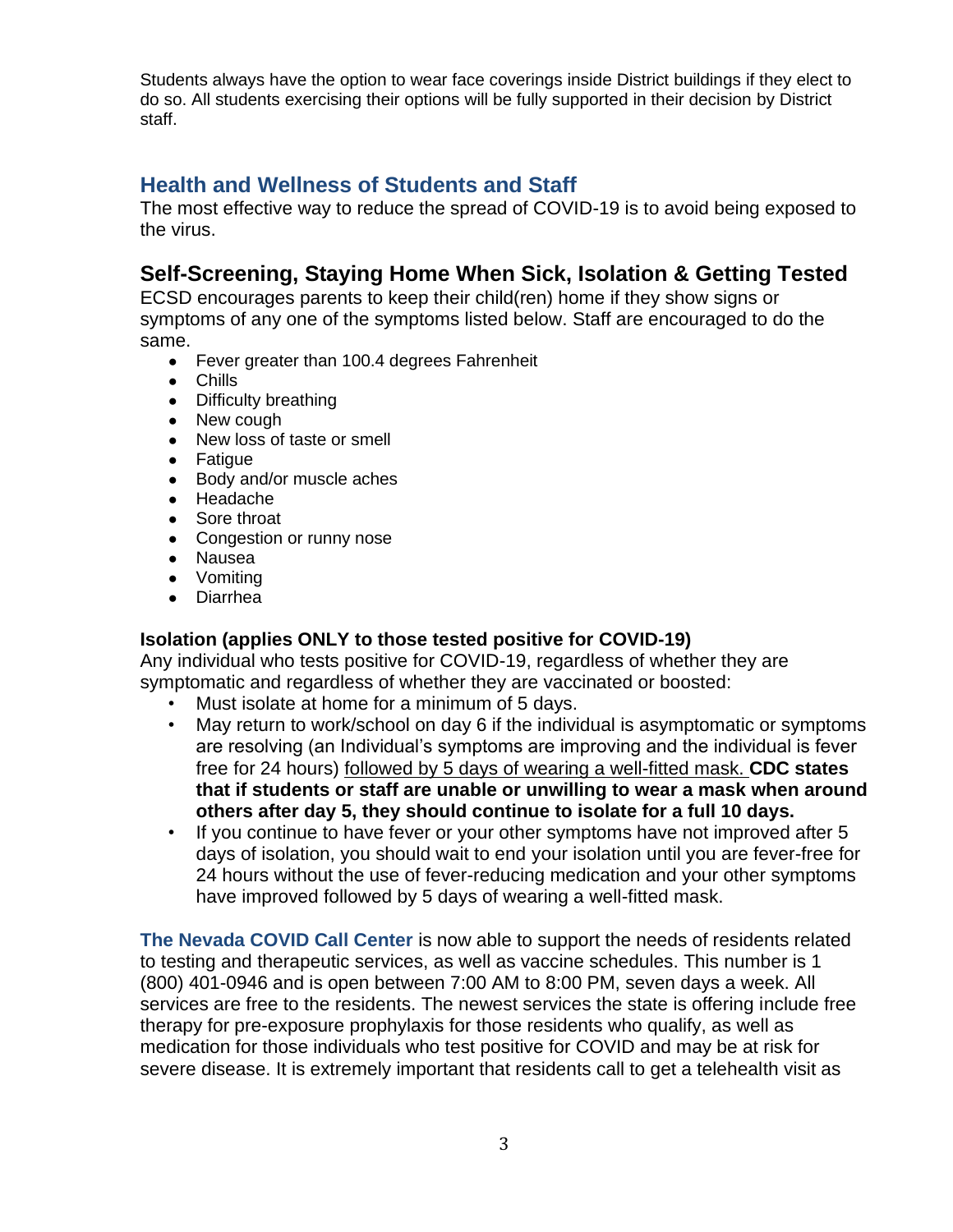soon as possible after symptoms start, so options for oral antiviral medications may be another option for them (it must occur within 3 days of symptom onset).

**Close Contact\*** *(To be notified by the positive person or by county contact tracing unless school is in outbreak status.)* Someone who was within 6 feet of an infected person (laboratory-confirmed test) for a cumulative total of 15 minutes or more over a 24-hour period (for example, three individual 5-minute exposures for a total of 15 minutes.

\*Close Contacts protocols will be activated by ECSD only in the event of an outbreak however, ECSD will provide exposure mass communications to core groups once made aware of a positive case.

People who have come into close contact with someone with COVID-19 and are in one of the following groups need to quarantine:

- People who are ages 18 and older and completed the primary series of recommended vaccine, but have not received a recommended booster shot when eligible.
- People who are 18 years and older who received the single-dose Johnson & Johnson vaccine (completing the primary series) over 2 months ago and have not received a recommended booster.

## **WHO DOES NOT NEED TO QUARANTINE:**

- Age 18 or older and have received all recommended vaccine doses, including boosters and additional primary shots for some immunocompromised people.
- Students 12-17 years old who have completed their primary vaccine series but have not yet received all eligible boosters. This is to allow time for students to catch up with the latest recommendations and to minimize disruption to in-person learning.
- Age 5-11 years and completed the primary series of COVID-19 vaccines.
- Anyone who has had confirmed COVID-19 within the last 90 days (who tested positive using a viral test, meaning a positive PCR or an antigen test. Antibody tests do not count).
- Students or staff who are participating in a school-sponsored Test to Stay Program.

## **Exclusion Guidance** *to be utilized during Outbreak Status only* **(for symptomatic individuals who have not tested)**

Symptomatic persons that have NOT tested positive for COVID-19 should be tested for COVID-19. If the test returns positive, **isolation** guidance (provided above) should be followed.

Symptomatic individuals who do not get tested OR receive a negative lab result CAN return to school if:

- $\circ$  At least 24 hours have passed without a fever (measured temperature of 100.4 F or greater) and without the use of fever reducing medications and an improvement of other symptoms. AND
- o At least 5 days have passed since the individual first displayed symptoms of COVID-19 AND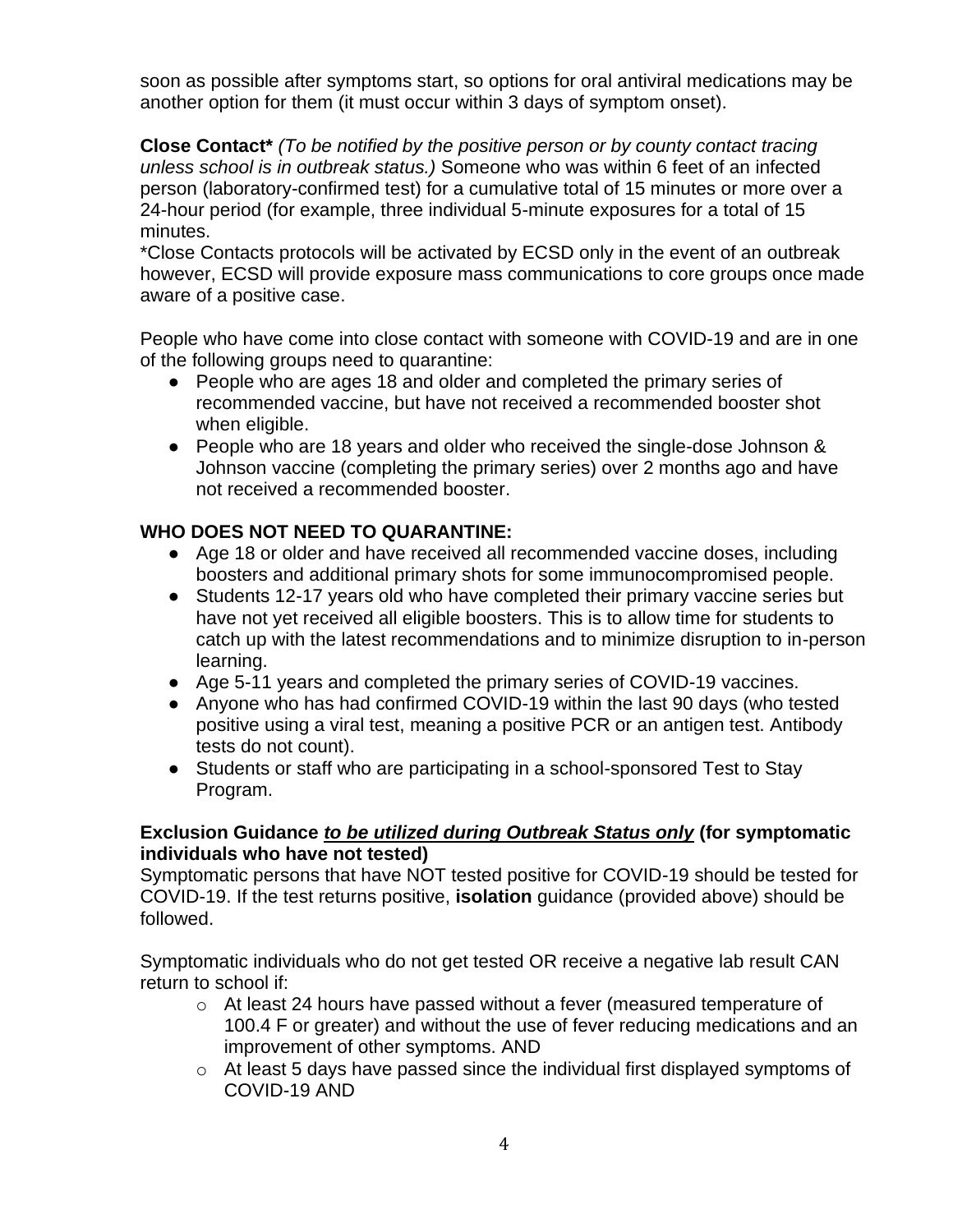- $\circ$  At least 5 days of well-fitted masking should be employed following recovery defined by the above
- o scenarios.

Symptomatic individuals who have a different lab-confirmed diagnosis (e.g., RSV, flu, other) with either a negative COVID-19 test or COVID-19 testing was not performed can return to school if:

- o They follow protocol for their diagnosed illness (if applicable) AND:
- o At least 24 hours have passed without a fever (measured temperature of 100.4 F or greater) and without the
- o use of fever reducing medications and an improvement of other symptoms.

## **Regular Voluntary COVID-19 Testing Program**

Site administrators will encourage staff, students, advisors and volunteers, especially those who participate in extra and co-curriculars to complete weekly voluntary COVID-19 testing on-site through weekly announcements at their site locations. In doing so, ECSD will aim to test at least 10 % of the combined population at those locations as a way to proactively identify positive cases and prevent exposure.

ECSD will support teachers, staff, students, and their families interested in getting a COVID-19 vaccine by providing information about vaccination locations in our communities.

# **School Site Prevention Strategies**

ECSD employs the following prevention strategies at its school locations:

- Physical distancing of at least 3-feet between students within classrooms and wherever possible including during transportation, common areas, playgrounds, and during meals. Seating charts are maintained with the most up-to-date information.
- Improving ventilation (individual room air purifiers), and HVAC filtration where applicable to higher MERV filters.
- Following and promoting handwashing and respiratory etiquette as provided in [COVID-19 Guidelines During Outbreaks or Suspected Outbreaks in School](https://nvhealthresponse.nv.gov/wp-content/uploads/2022/02/2021-22-School-COVID-Guidance_Update_2.17.22_Final.pdf)  [Settings.](https://nvhealthresponse.nv.gov/wp-content/uploads/2022/02/2021-22-School-COVID-Guidance_Update_2.17.22_Final.pdf) [Posters](https://www.cdc.gov/handwashing/pdf/wash-your-hands-poster-english2020-p.pdf) with guidance are posted throughout district buildings above sinks and hand washing stations.
- The frequent cleaning of high-touch surfaces and learning spaces will help mitigate the spread of the COVID-19 virus and other diseases. These cleaning measures are in addition to existing protocols for nightly cleaning. Detailed procedures are available [here.](https://drive.google.com/file/d/1jtpAbRT_vsypvJnEkGrHpdkltLJ12rvc/view?usp=sharing) Intensive cleaning protocols are followed should there be an incident of COVID in the school building(s).

## **Addressing Student Needs**

Regardless of model, full-time status, or a short-term absence, the ECSD has provided all enrolled students with Chromebooks and has hotspots available for those who need internet connectivity at home. Full-time distance learning will be available through the [Northeastern Nevada Virtual Academy.](https://nnva.ecsdnv.net/)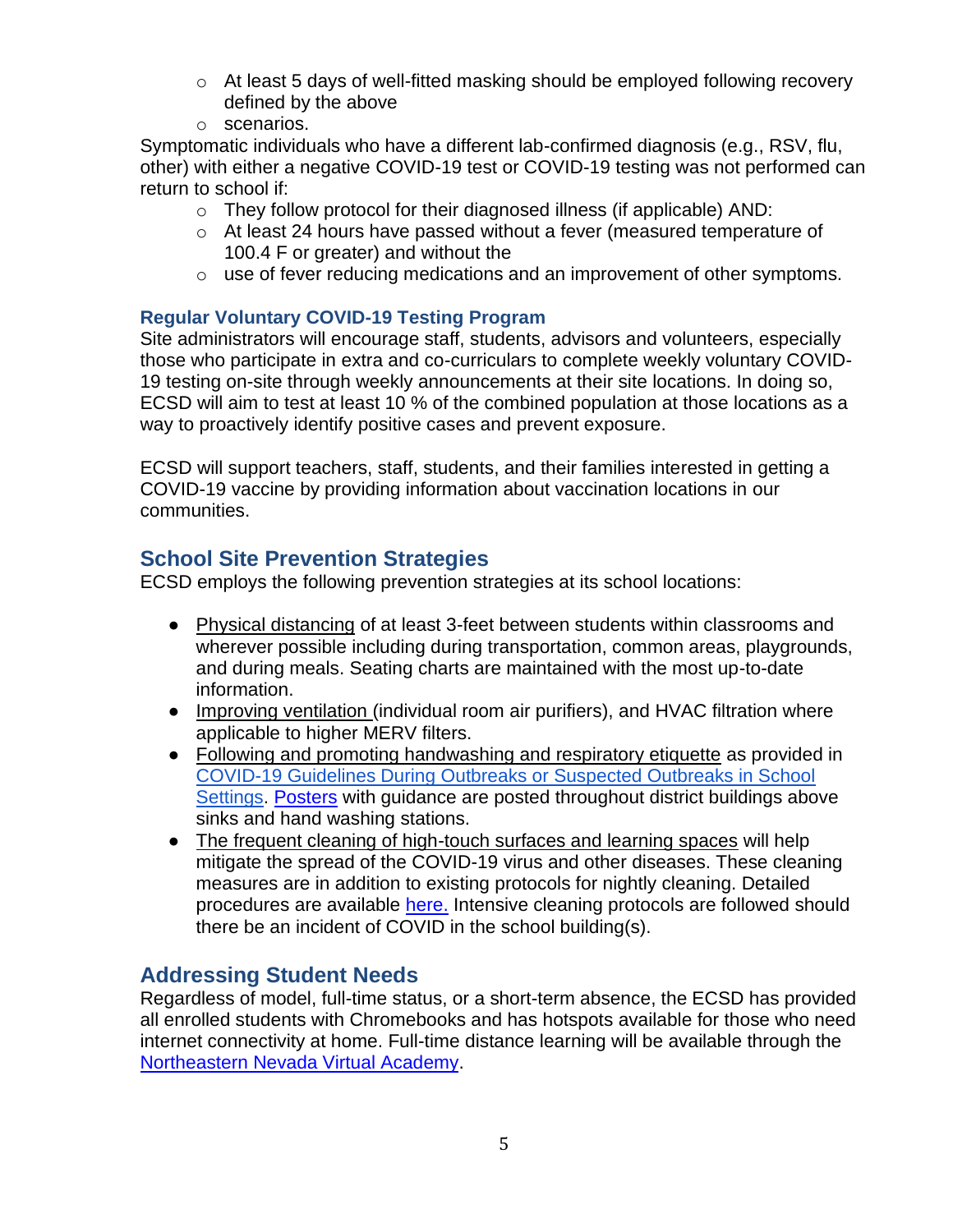Regardless of learning model, all learners with Individualized Education Plans (IEPs), students with 504s, and English Language Learners will continue to receive their specially designed instruction and accommodations to support their learning based on their plans and team decisions.

ECSD understands some groups of individuals are at higher risk for severe illness than others. In order to address these risks, ECSD has incorporated modifications for students with IEPS and 504 plans to ensure their education can continue without undue risk to the student. Methods include but are not limited to the proactive communication with parents at the beginning of the school year, modifications to the classroom, learning model (virtual, in-person, hybrid), and accessibility features.

#### **Mental Health Support**

ECSD employs counselors at all of our school sites and have hired social workers at several of our schools to assist in supporting students. For a list of all behavioral supports provided to ECSD students, visit ECSD's **[Tool-Box for Social and Emotional](https://www.ecsdnv.net/Behavioral-Health-and-Resources)  [Support.](https://www.ecsdnv.net/Behavioral-Health-and-Resources)**

#### **Employees**

The ECSD provides an Assistance Employee Program which includes professional, confidential support services. [These services are provided at no out-of-pocket cost to](https://www.ecsdnv.net/Staff-Resources)  [employees and also include online](https://www.ecsdnv.net/Staff-Resources) tools and information.

#### **Nutrition**

The [USDA](https://www.usda.gov/media/press-releases/2021/04/20/usda-issues-pandemic-flexibilities-schools-and-day-care-facilities) has extended meals free of charge through June 2022 in their efforts to plan for a safe reopening in the fall by providing children routine meals. The School Nutrition Program will align with the sites and accommodate the needs depending on which model best fits them. In the event of school closures, food distribution will resume at school sites.

#### **Transportation**

Students are no longer required to wear face coverings in District transportation unless the school in which the student(s) are in attendance is designated to be experiencing an outbreak by ECSD.

### **Review Timeline**

Original creation date: August 2021

Review/Approval by Board 8/24/2021

\*Revised 11/30/2021 (Universal and correct wearing of masks; Steps to be taken to reduce the likelihood of an outbreak; Details regarding services and resources available to help protect the health and safety of students with disabilities)

\*11/30/2021 REVISIONS DO NOT CHANGE EXISTING POLICIES OR GUIDELINES APPROVED BY THE BOARD OF TRUSTEES 8/24/2021. ADJUSTMENTS REPRESENT CLARIFICATION AND ILLUSTRATION PURPOSES ONLY.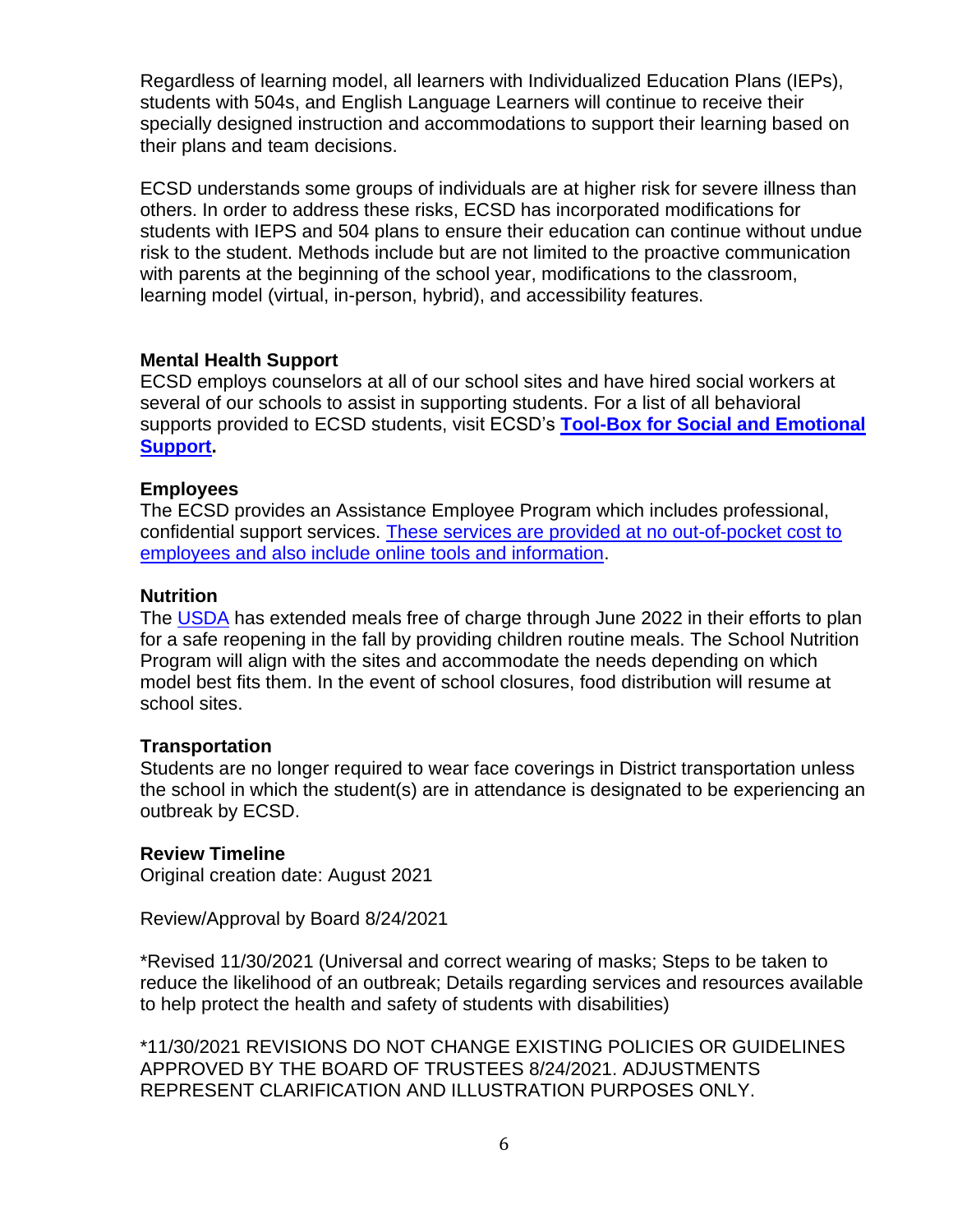2/24/2022 Updated to represent changes in accordance with Emergency Directive 052 issued on February 10, 2022.

Elko County School District's Safe Return to In-Person Learning and Continuity Plan will be reviewed by stakeholders and updated if needed by the following dates:

- December 15, 2021
- June 15, 2022
- December 15, 2022
- June 15, 2023